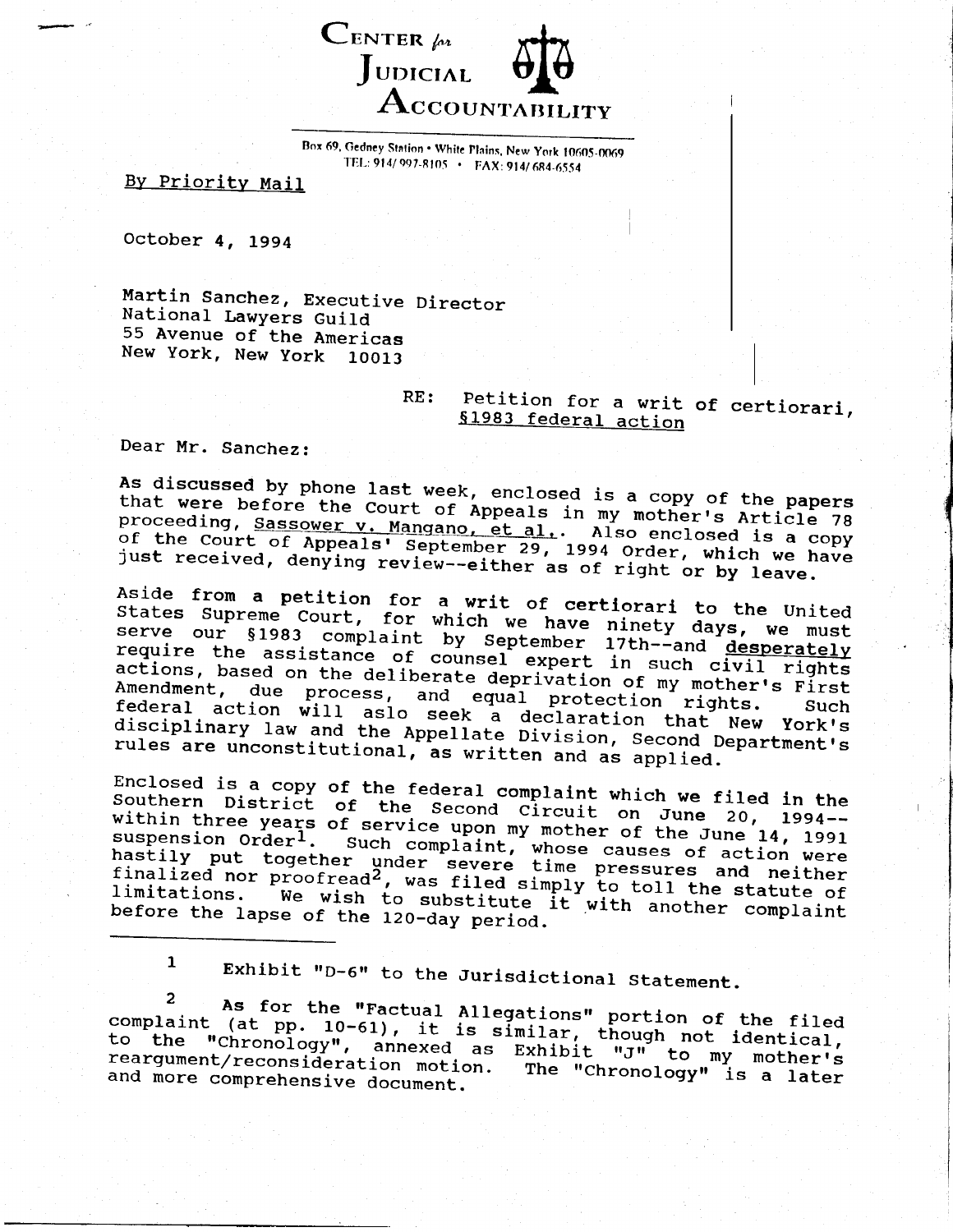Mr. Sanchez

Page Two 0ctober 4, 1994

Mildner v. Gulotta, 405 F.Supp. 18 At the time the federal complaint was drafted, we were unaware of <u>Mildner v. Gulotta</u>, 405 F.Supp. 182 (1975). The profound significance of that case--which, for your convenience, I enclose--is an important additional reason to substitute the<br>filed complaint.

You will note from <u>Mildner v. Gulotta</u> that Judge Weinstein, in<br>his powerful dissenting opinion twenty years ago, found New<br>York's attorney disciplinary law (Judiciary Law §90):

"constitutionally infirm in denying attorneys<br>the due process and equal protection<br>guaranteed by the Fourteenth Amendment to the<br>United States Constitution." (at p. 201)

As discussed, the basis upon which the two-judge majority in<br><u>Mildner v. Gulotta</u> sustained Judiciary Law §90 was that there<br>were no allegations of bias or improper motive by the court. However, in my mother's case--and at the core of her Article 78 proceeding--is the evidentiary record of massive and ferocious<br>hostility against her by the court.

Indeed, the Appellate Division, Second Department's refusal to<br>disqualify itself from Sassower v. Mangano, et al.--where law and<br>ethical rules so clearly required it to do so--is a reflection of<br>its knowledge that it coul

The unconstitutionality of Judiciary Law §90--and the relevance<br>of <u>Mildner v. Gulotta</u> to my mother's case--is detailed at pp.<br>16-23 of her July 19, 1994 affidavit in support of her motion for<br>reargument, reconsideration,

As reflected by the Attorney General's flimsy opposing<br>"Memorandum of Law" and pointed out by my mother's reply affidavi of Law" and pointed out by my mother's reply<br>(at  $\P$  $\P$ 10-13)--the Attorney General totally failed to his duty to do. defend the constitutionality of Judiciary Law §90--which it is

The Attorney General also totally failed to constitutionality of the Article 78 statute, notwithstanding the<br>serious issues raised on the subject in my mother's papers (see<br>pp. 5-8 of Mr. Evan Schwartz' 3/14/94 letter to the Court of serious issues raised on the subject in my mother's papers (see<br>pp. 5-8 of Mr. Evan Schwartz' 3/14/94 letter to the Court of pp. 5-8 of Mr. Evan Schwartz'  $3/14/94$  letter to the Court Appeals and pp. 4-6 of her reargument, reconsideration motion).

3 As described at ¶7 of the Jurisdictional Statement each and every order in the underlying disciplinary proceeding<br>under A.D. #90-00315 is, when compared with the proceeding under A.D. #90-00315 is, when compared with the<br>"jurisdictionally void (and) otherwise factually and<br>unfounded". under A.D. #90-00315 is, when compared with the record<br>"jurisdictionally void (and) otherwise factually and legall<sub>!</sub><br>unfounded".